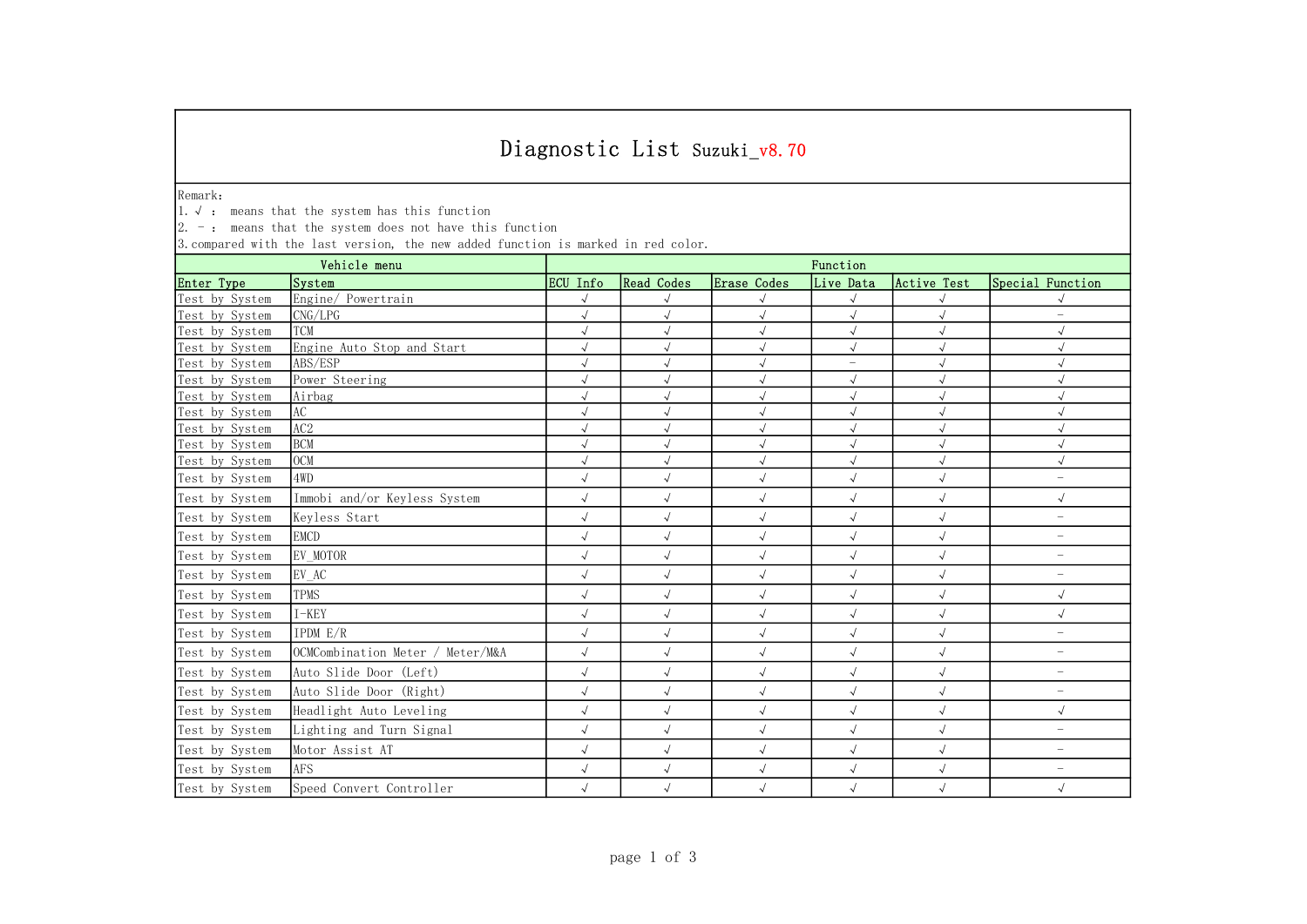## Diagnostic List Suzuki\_v8.70

Remark:

1.√ : means that the system has this function

| $2. -$ : means that the system does not have this function<br>3. compared with the last version, the new added function is marked in red color. |                                                                                       |              |            |              |              |              |                          |  |  |
|-------------------------------------------------------------------------------------------------------------------------------------------------|---------------------------------------------------------------------------------------|--------------|------------|--------------|--------------|--------------|--------------------------|--|--|
| Vehicle menu                                                                                                                                    |                                                                                       | Function     |            |              |              |              |                          |  |  |
| Enter Type                                                                                                                                      | System                                                                                | ECU Info     | Read Codes | Erase Codes  | Live Data    | Active Test  | Special Function         |  |  |
| Test by System                                                                                                                                  | <b>ACCM</b>                                                                           | $\sqrt{}$    | $\sqrt{2}$ | $\sqrt{}$    | $\sqrt{ }$   | $\sqrt{ }$   |                          |  |  |
| Test by System                                                                                                                                  | <b>DIFFLOCK</b>                                                                       | $\sqrt{}$    | $\sqrt{2}$ | $\checkmark$ | $\sqrt{}$    | $\checkmark$ | L.                       |  |  |
| Test by System                                                                                                                                  | Radar Brake Support / Adaptive Cruise<br>Control                                      | $\sqrt{}$    | $\sqrt{ }$ | $\sqrt{}$    | $\sqrt{ }$   | $\sqrt{ }$   | $\sqrt{}$                |  |  |
| Test by System                                                                                                                                  | Dual Camera Brake Support                                                             | $\sqrt{}$    | $\sqrt{ }$ | $\sqrt{ }$   | $\sqrt{}$    | $\sqrt{ }$   | $\sqrt{ }$               |  |  |
| Test by System                                                                                                                                  | AVM                                                                                   | $\checkmark$ | $\sqrt{ }$ | $\sqrt{}$    | $\checkmark$ | $\sqrt{ }$   | $\sqrt{ }$               |  |  |
| Test by System                                                                                                                                  | <b>ADAS</b>                                                                           | $\sqrt{}$    | $\sqrt{ }$ | $\sqrt{2}$   | $\sqrt{2}$   | $\sqrt{ }$   | $\equiv$                 |  |  |
| Test by System                                                                                                                                  | Immobilizer Engine/ Powertrain                                                        | $\sqrt{}$    | $\sqrt{2}$ | $\checkmark$ | $\sqrt{}$    | $\sqrt{ }$   | $\sqrt{}$                |  |  |
| Test by System                                                                                                                                  | Immobilizer BCM                                                                       | $\sqrt{}$    | $\sqrt{ }$ | $\sqrt{ }$   | $\sqrt{2}$   | $\sqrt{ }$   | $\sqrt{}$                |  |  |
| Test by System                                                                                                                                  | Immobilizer I-KEY                                                                     | $\sqrt{2}$   | $\sqrt{ }$ | $\sqrt{ }$   |              | $\checkmark$ | $\sqrt{ }$               |  |  |
| Test by System                                                                                                                                  | Auxiliary Power                                                                       | $\sqrt{2}$   | $\sqrt{ }$ | $\sqrt{ }$   | $\sqrt{2}$   | $\sqrt{ }$   | $\overline{\phantom{m}}$ |  |  |
| Test by System                                                                                                                                  | <b>TSG</b>                                                                            | $\sqrt{}$    | $\sqrt{2}$ | $\sqrt{}$    | $\sqrt{2}$   | $\sqrt{ }$   | $\overline{\phantom{m}}$ |  |  |
| Test by System                                                                                                                                  | Fr-Camera                                                                             | $\sqrt{}$    | $\sqrt{ }$ | $\sqrt{ }$   | $\sqrt{2}$   | $\sqrt{ }$   | $\overline{\phantom{a}}$ |  |  |
| Test by System                                                                                                                                  | Sonar                                                                                 | $\sqrt{}$    | $\sqrt{2}$ | $\sqrt{2}$   | $\sqrt{}$    | $\sqrt{ }$   | $\equiv$                 |  |  |
| Test by System                                                                                                                                  | Emergency Road Assistance based on<br>Global Navigation Satellite /<br>Emergency Call | $\sqrt{}$    | $\sqrt{}$  | $\sqrt{ }$   | $\sqrt{ }$   | $\sqrt{}$    |                          |  |  |
| Test by System                                                                                                                                  | <b>ADM</b>                                                                            | $\sqrt{2}$   | $\sqrt{ }$ | $\sqrt{2}$   | $\sqrt{ }$   | $\sqrt{ }$   | $\sqrt{ }$               |  |  |
| Test by System                                                                                                                                  | Gateway                                                                               | $\sqrt{}$    | $\sqrt{ }$ | $\sqrt{2}$   | $\sqrt{2}$   | $\sqrt{ }$   | $\sqrt{ }$               |  |  |
| Test by System                                                                                                                                  | Hybrid Control Unit                                                                   | $\sqrt{}$    | $\sqrt{ }$ | $\checkmark$ | $\sqrt{ }$   | $\sqrt{}$    | $\checkmark$             |  |  |
| Test by System                                                                                                                                  | HV Battery Management                                                                 | $\sqrt{}$    | $\sqrt{ }$ | $\sqrt{ }$   | $\sqrt{ }$   | $\sqrt{ }$   | $\sqrt{}$                |  |  |
| Test by System                                                                                                                                  | Inverter                                                                              | $\sqrt{}$    | $\sqrt{ }$ | $\sqrt{2}$   | $\sqrt{2}$   | $\checkmark$ | $\checkmark$             |  |  |
| Test by System                                                                                                                                  | <b>AVAS</b>                                                                           | $\sqrt{}$    | $\sqrt{2}$ | $\sqrt{ }$   |              | $\sqrt{ }$   | L,                       |  |  |
| Test by System                                                                                                                                  | Auto-On Headlight                                                                     | $\sqrt{2}$   | $\sqrt{ }$ | $\sqrt{2}$   | $\sqrt{2}$   | $\sqrt{ }$   | $\overline{\phantom{m}}$ |  |  |
| Test by System                                                                                                                                  | Auxiliary Power (48V model)                                                           | $\sqrt{2}$   | $\sqrt{ }$ | $\sqrt{2}$   | $\sqrt{2}$   | $\sqrt{ }$   | $\equiv$                 |  |  |
| Test by System                                                                                                                                  | ADAS2                                                                                 | $\sqrt{2}$   | $\sqrt{ }$ | $\sqrt{2}$   | $\sqrt{2}$   | $\sqrt{ }$   | $\overline{\phantom{m}}$ |  |  |
| Test by System                                                                                                                                  | <b>ALH</b>                                                                            | $\sqrt{2}$   | $\sqrt{ }$ | $\sqrt{2}$   | $\sqrt{2}$   | $\sqrt{2}$   |                          |  |  |